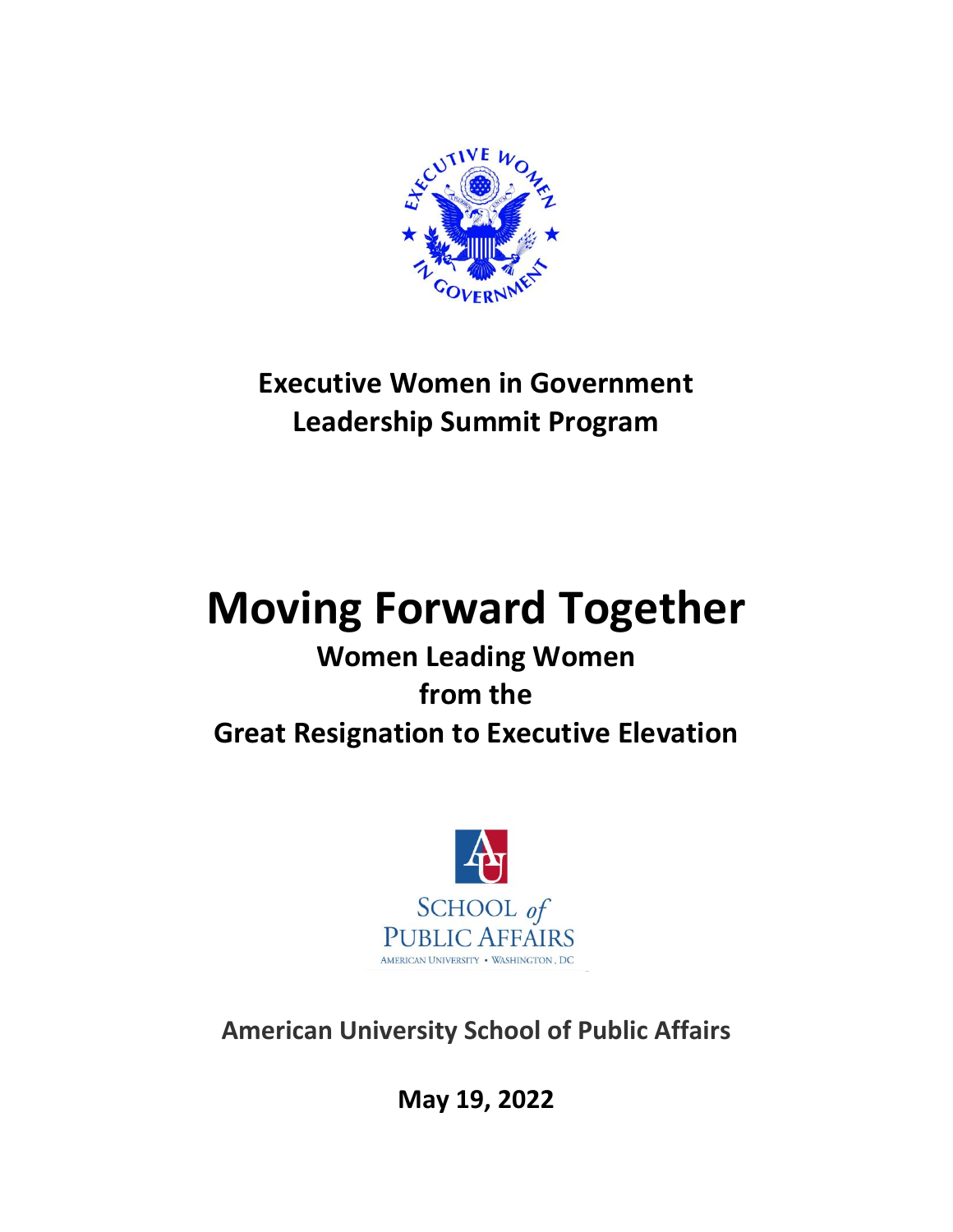

### **Executive Women in Government 2022 Leadership Summit: The Great Resignation to Executive Elevation**

*Event Synopsis:* The Executive Women in Government (EWG) Leadership Summit will feature unique educational, mentoring, and networking opportunities. The Summit will focus on *Moving Forward Together, Women Leading Women, From the Great Resignation to Executive Elevation*.

The focus of the Summit is professional development, emphasizing small group formats across 3 "tracks", so that participants can engage with session leads and each other.

- **Track 1** will feature cross-cutting leadership topics;
- **Track 2** will feature sessions where attendees can hear from senior executive women in a variety of career areas - *Communications, Counterterrorism/Diplomacy, Cyber, Cultural / Historical Preservation, Defense, Diversity, Equity, and Inclusion, Finance, Innovation, Information Technology, Law Enforcement, Privacy, Public Health, and Science;* and
- **Track 3** provides pre-registered participants the opportunity to receive one-on-one advice on their SES Executive Core Qualifications (20-minute sessions).

Summit participants will have the opportunity to select from any track to attend each hour so as to make full use of the extensive resources provided. We ask summit participants to pre-register for their top 2 **track 2** choices, and (optional) a **track 3**, SES ECQ advisory session.

### **AGENDA**

| $7:30 - 8:15$ am  | Registration, Networking, Breakfast, Sponsor Exhibits                                                                                |
|-------------------|--------------------------------------------------------------------------------------------------------------------------------------|
| $8:15 - 8:30$ am  | Welcome and Opening Remarks - President Cynthia Whittenburg and<br>Dean Vicky Wilkins, School of Public Affairs, American University |
| $8:30 - 9:15$ am  | <b>Opening Keynote</b> - OPM Director Ahuja (invited)                                                                                |
| $9:30 - 12:15$ pm | <b>Morning Sessions</b> (attendees may select across Tracks)                                                                         |

| Time              | Track 1                                                                | Track 2                                                    | Track 3             |
|-------------------|------------------------------------------------------------------------|------------------------------------------------------------|---------------------|
| $9:30 - 10:30$ am | Session A: Managing<br>within volatile<br>changing work<br>environment | women in (x) career<br>(3 areas scheduled<br>concurrently) | Navigating SES ECQs |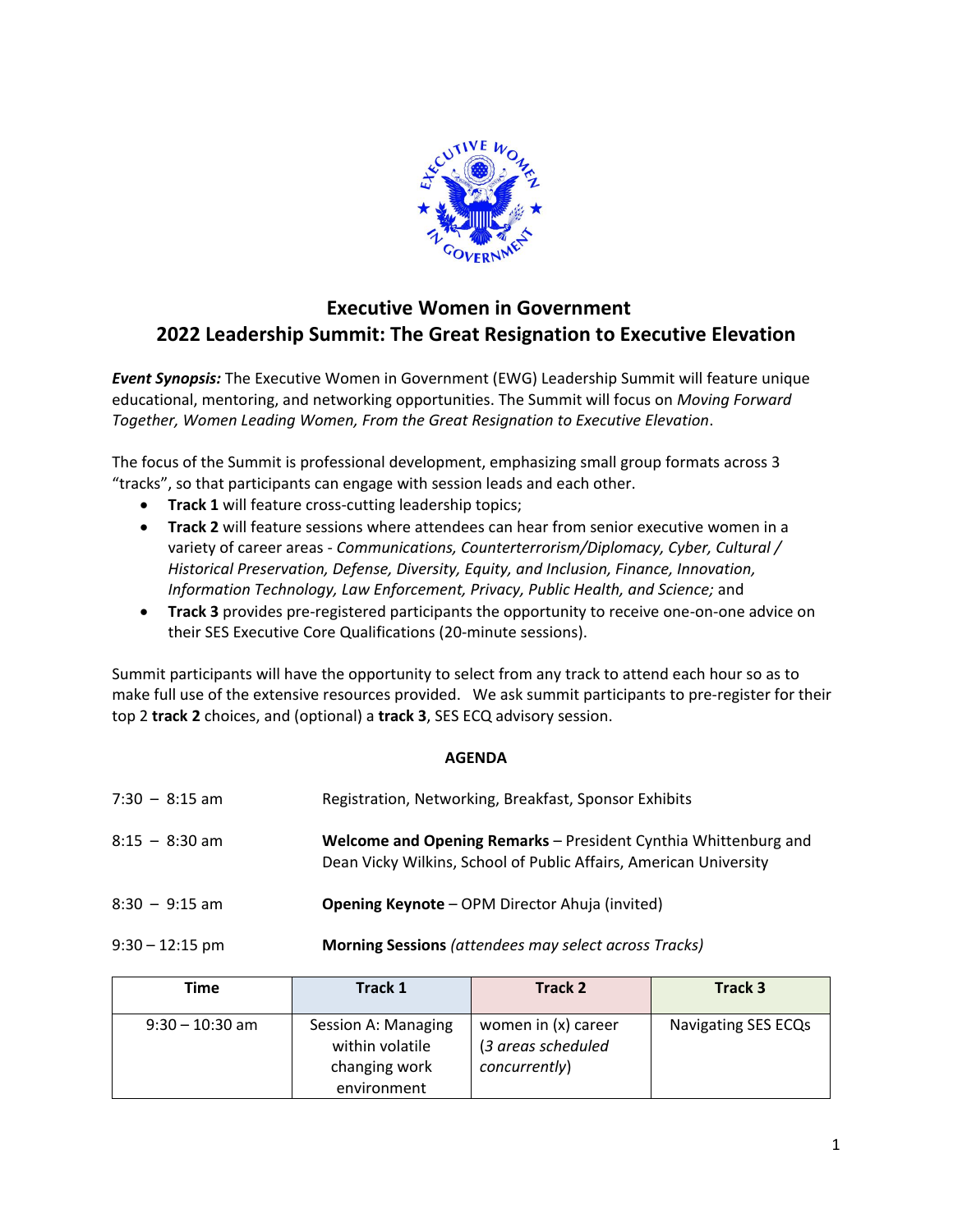| Time               | Track 1                                    | Track 2                               | Track 3                 |
|--------------------|--------------------------------------------|---------------------------------------|-------------------------|
| $10:30 - 11:00$ am | <b>Networking Break</b>                    | <b>Networking Break</b>               | <b>Networking Break</b> |
| $11:00 - 12:00$ pm | Session B: Navigating a<br>Hill Engagement | women in (x) career<br>(3 categories) | Navigating SES ECQs     |

#### *12:30 – 1:15 pm Lunch*

| Time             | <b>Track 1</b>                               | <b>Track 2</b>                        | <b>Track 3</b>      |
|------------------|----------------------------------------------|---------------------------------------|---------------------|
| $1:30 - 2:30$ pm | Session C: Partnership<br>for Public Service | women in (x) career<br>(3 categories) | Navigating SES ECQs |

2:30 – 5:00 pm **Afternoon Sessions** *(attendees may select across Tracks)*

| <b>Time</b>      | Track 1                                                                      | Track 2                               | Track 3                                |
|------------------|------------------------------------------------------------------------------|---------------------------------------|----------------------------------------|
| $2:45 - 3:45$ pm | Session D: Career<br>transitions (public to<br>private/private to<br>public) | women in (x) career<br>(3 categories) | Navigating SES ECQs                    |
| $3:45 - 4:15$ pm | <b>Networking Break</b>                                                      | Networking Break                      | <b>Networking Break</b>                |
| $4:15 - 5:15$ pm | Session E: Outward<br>Mindset                                                | women in (x) career<br>(3 categories) | Session F: Work-life<br><b>Balance</b> |

*5:30 – 6:30 p.m. Evening Reception*

At this year's Leadership Summit, [Suited for Change](https://www.suitedforchange.org/) is the featured nonprofit organization. Suited for Change is Washington DC area's leading nonprofit for women who need professional attire, mentoring assistance, and job readiness education. EWG will show its support for Suited for Change by accepting dry-cleaned professional outfits, accessories, and monetary contributions to benefit the organization. Thank you for joining us with your contributions! Registered Charity: 52-1790581

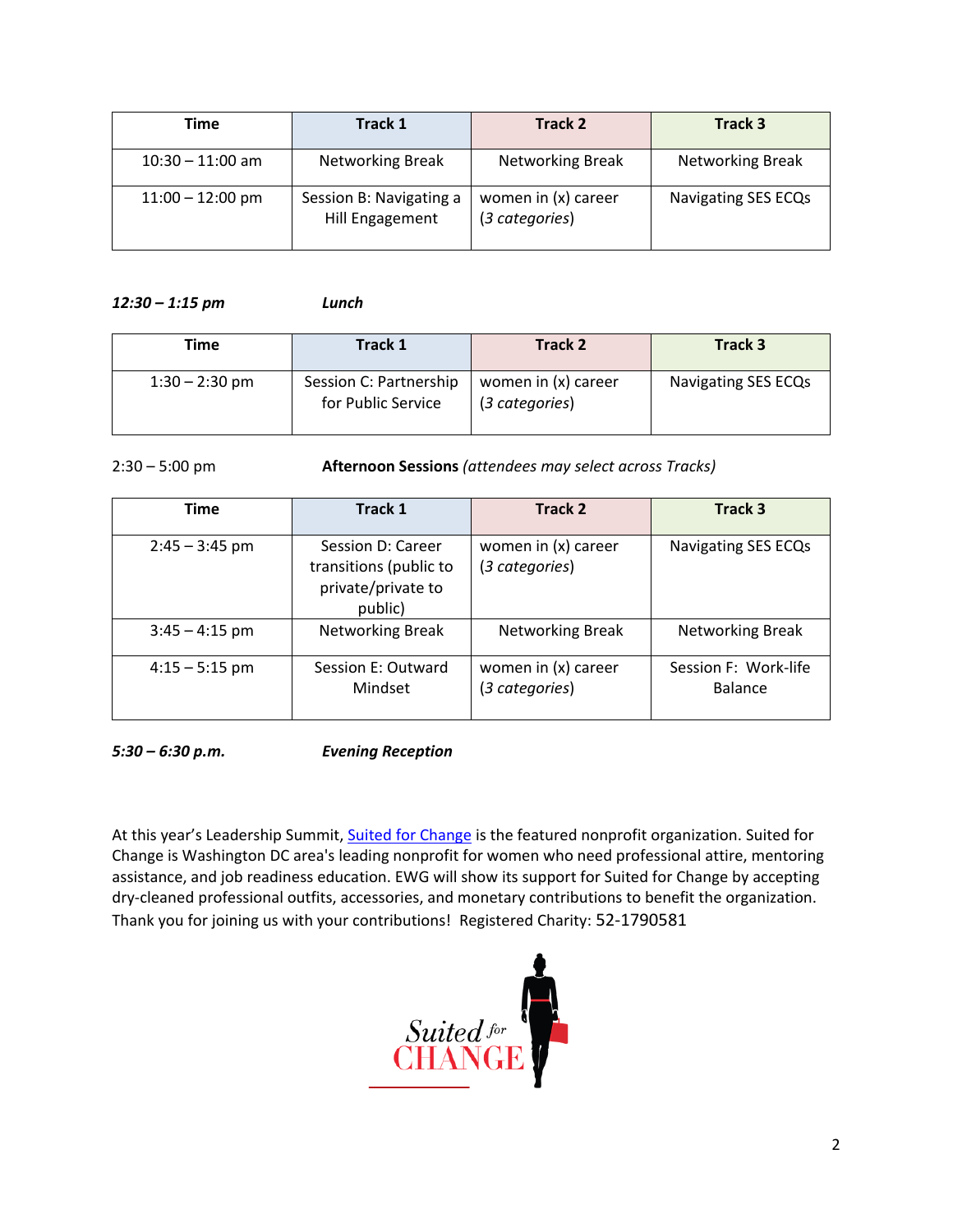### **2022 Leadership Summit Sponsors**

The 2022 Executive Women in Government Leadership Summit sponsors include a federal employee health insurer, federal employee liability insurer, federal long-term care insurance provider, federal workforce development co., federal credit union, and training and consulting co. **Sending out an enormous "Thank you!" to our Executive Women in Government Leadership Summit sponsors. We couldn't do it without you.**

### **Diamond Sponsor**



### **Gold Sponsors**







![](_page_3_Picture_8.jpeg)

### **Silver Sponsors**

![](_page_3_Picture_10.jpeg)

![](_page_3_Picture_11.jpeg)

![](_page_3_Picture_12.jpeg)